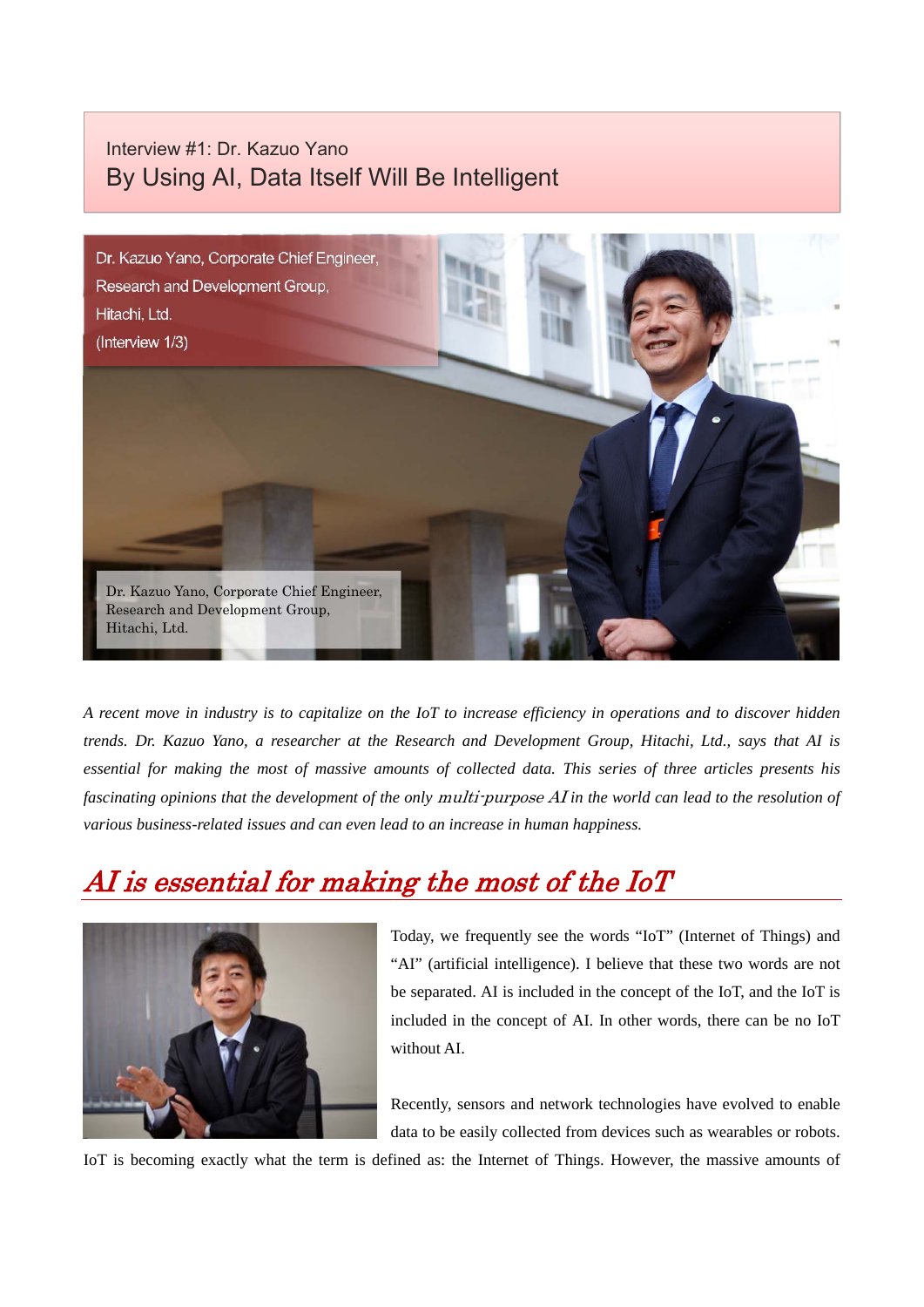accumulating information have reached levels that are too large to be processed by the capacities of human beings.

Although the IoT has recently become a major focus of discussions, I've been talking about this concept to people around me for the last 12 or 13 years. A diagram that I drew at the beginning of this period shows a sensor being used to collect a large amount of data, and that data then being processed by a computer, with feedback being generated automatically. This is almost the same as in the diagrams we are seeing now.

Some magazines have been saying that this concept has already become a reality. However, such a system was never achieved! In fact, nobody knew how to implement this concept until recently. I was also researching topics along the lines of this concept, but none of my efforts resulted in success. It was the arrival of AI that changed the situation.

So, what can the IoT and AI bring to business and society? To understand this, we have to think about how the computer actually originated.

### Conventional ways of thinking cannot continue to improve productivity

In the period from the late  $19<sup>th</sup>$  century to the early  $20<sup>th</sup>$  century, Frederick Taylor\* proposed *The Principles of Scientific Management* and put them into action. His ideas were that an operation should be broken down into many processes, tools and procedures should be standardized, and all aspects should be organized rationally. If these principles were followed, a job that formerly could only be done by a master who had honed his or her skill over dozens of years could be performed easily by anyone after only minor training. *The* 



*Principles of Scientific Management* were able to improve productivity 50 times more than before. Improved productivity meant that a small input produced a large output, which resulted in higher profits.

In those days, nobody believed in such a possibility. In fact, there was a strong reaction against his ideas because they threatened to break the conventional social structure composed of masters and apprentices. However, the principles were proven to be effective in some situations, including mass production at Ford Motor Company, and these principles then spread to other advanced countries and made people richer.

Computers then emerged in the late  $20<sup>th</sup>$  century. To make the most of computers, people again had to separate operations into processes and reorganize them, as an extension of *The Principles of Scientific Management*. That is to say, they tried to extract the work processes that could be standardized from the operations that had been done by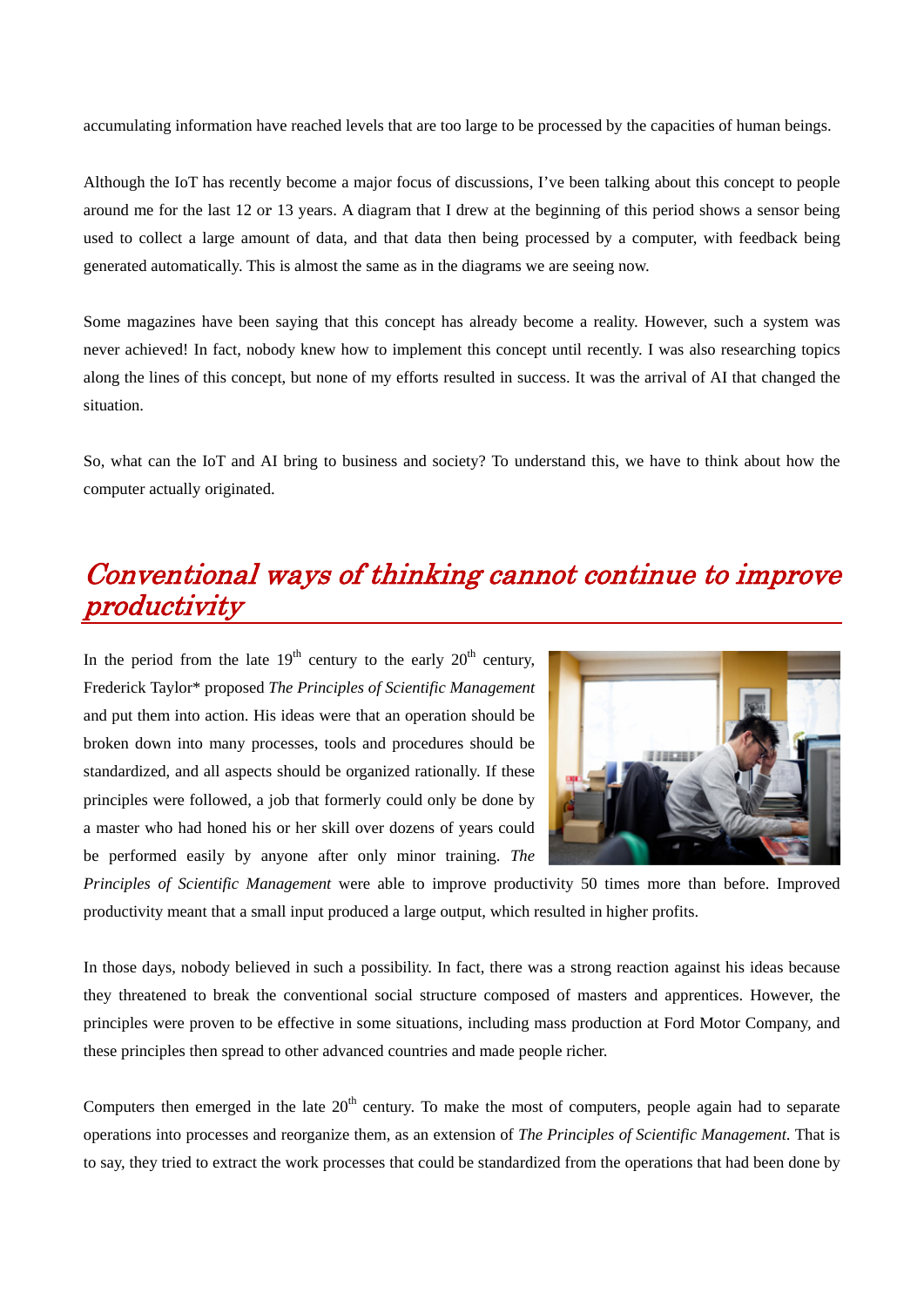hand, and then made computers perform these processes. As the result, our operations became more and more standardized. Computers are not flexible, and users are often confronted with "This cannot be input into the computer. Please follow the rules." Overall, these procedures were able to further improve productivity, and advanced countries were able to further develop their economies. However, this concept is now going out of date.

The conventional methods based on *The Principles of Scientific Management* are highly effective in operations that are mainly comprised of routine tasks. Currently, however, in Japan and other advanced countries, 70–80% of all jobs are knowledge based and service based. The essential feature of such work is that they change. Your job tomorrow will be different from your job today. That is to say, there is little of this work that can be standardized into computerized tasks.

As a result, productivity in Europe, the United States, and Japan has peaked, and their economies are facing sluggish growth. Additionally, income disparities are becoming wider. To eliminate such disparities, you must generate more wealth. To generate wealth, you must increase productivity. However, conventional methods can no longer increase productivity. In other words, in the  $21<sup>st</sup>$  century, conventional computers have reached their limits. At the same time, I think that the key issue we face is to identify the ways that will enable us to overcome this difficult situation.

\* Frederick Taylor (1856–1915) was an American mechanical engineer and scholar of business administration. He proposed *The Principles of Scientific Management* as a way to improve productivity by standardizing workers' tasks and tools. *The Principles of Scientific Management* have become one of the basics of conventional business administration.

## AI can support knowledge-based work



Originally, computers were devices that worked according to programs written by humans. When a human creates a hypothesis or business process and inputs it into the computer as a program, the computer works as programmed.

However, computers in the  $21<sup>st</sup>$  century will be required to learn automatically according to changes or to grow as a situation changes: that is, they increase the productivity of knowledge-based tasks.

As I mentioned, we are now seeing fast-moving technologies obtain data from the real world: for example, via smartphones, wearable devices, and drones. The obtained data actually shows the changes that are occurring in the world.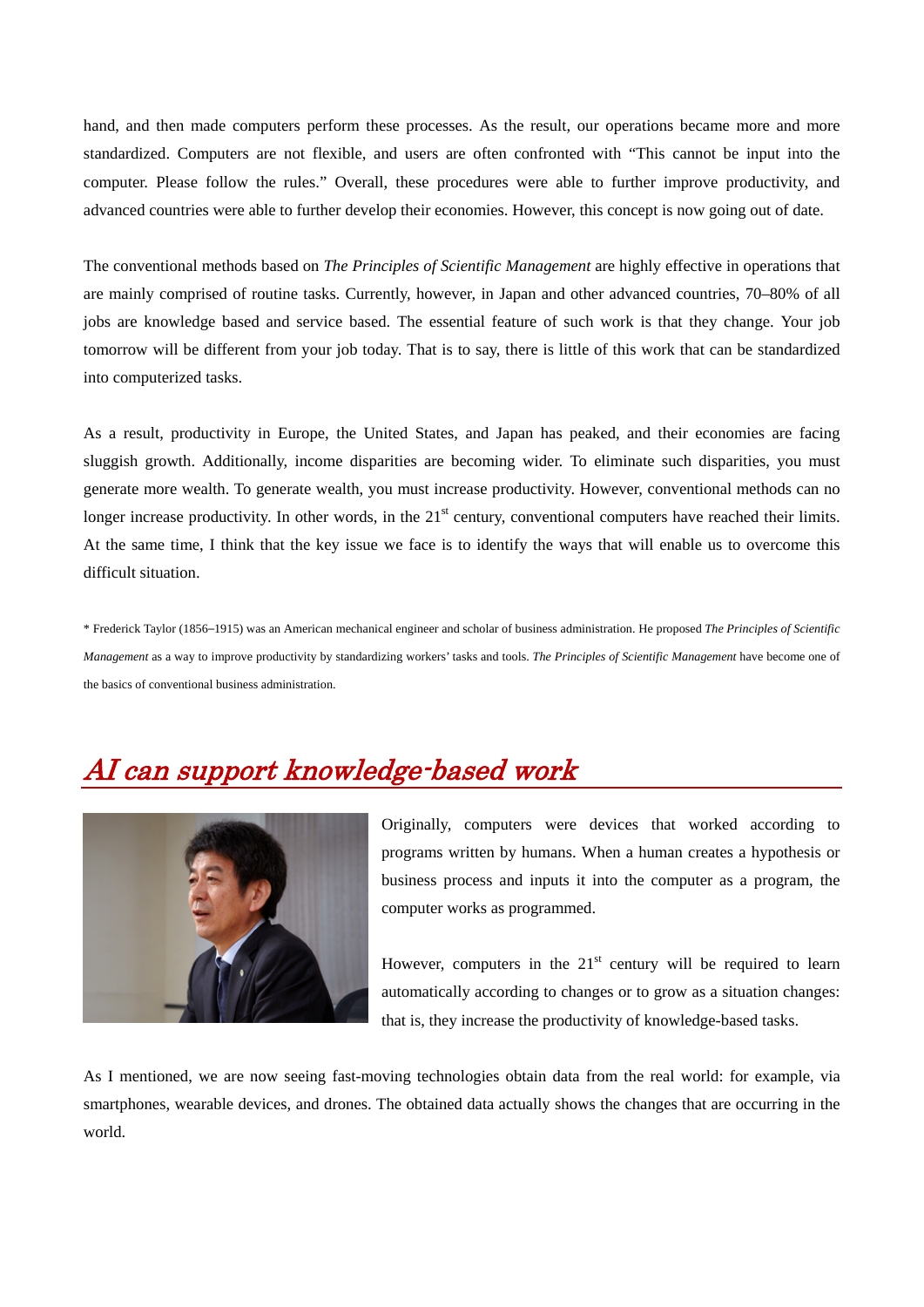So, might it be possible to use such data not as an object to be processed by programs, but rather as a source from which computers can create programs? When data reflecting changes in the world is turned into programs automatically, computers might flexibly change the things that they need to do. These are my thoughts about AI. The artificial intelligence that we've developed based on these ideas is called *Hitachi AI Technology/H*.

We want to thoroughly improve the productivity of knowledge workers and service workers who are working amid these changes. We want to empower these workers, like Taylor did in the  $20<sup>th</sup>$  century. That's why we created this AI.

## Birth of a Computer that Requires No Programming

As I mentioned, from 12 or 13 years ago, we had a concept for a system in which computers process an enormous amount of data obtained from the real world and feed the results back to the real world. We used statistical analysis and machine learning methods to obtain feedback from an enormous amount of data; however, none of our efforts resulted in success, and we learned that these methods had costs that were not proportional to their results.



Then, about seven years ago, based on a new realization, we changed the direction of our research. What we realized was that, no matter how much data we collect, that data has no "intent." That is to say, a human must take charge of the "intent" part.

Take, for example, an enterprise that has an enormous amount of data that is too large to be dealt with by humans, such as sales information and customer information. The information does not have any intent, and a human must decide that the intent is "to increase sales," which is the desired outcome. The user must then input the desired outcome into the computer. Then, from massive amounts of data (Big Data), the computer can generate hypotheses regarding "how to increase sales" and calculate the procedures for this goal. This is what "generating a program from data" means. In the beginning, we searched for a computer that was capable of performing this kind of work, but we couldn't find any applicable machines. We had no other choice but to create the artificial intelligence software ourselves.

A key feature of our AI is that it is multi-purpose, meaning *versatile*. In other words, our AI can be combined with various systems that are currently in operation around the world. For example, by combining our AI with an ERP system, you can turn the system into an AI-based ERP that learns and grows. Whether you have an SCM system or a CRM system, you can combine our AI with that system to turn it into a system that learns and grows by itself.